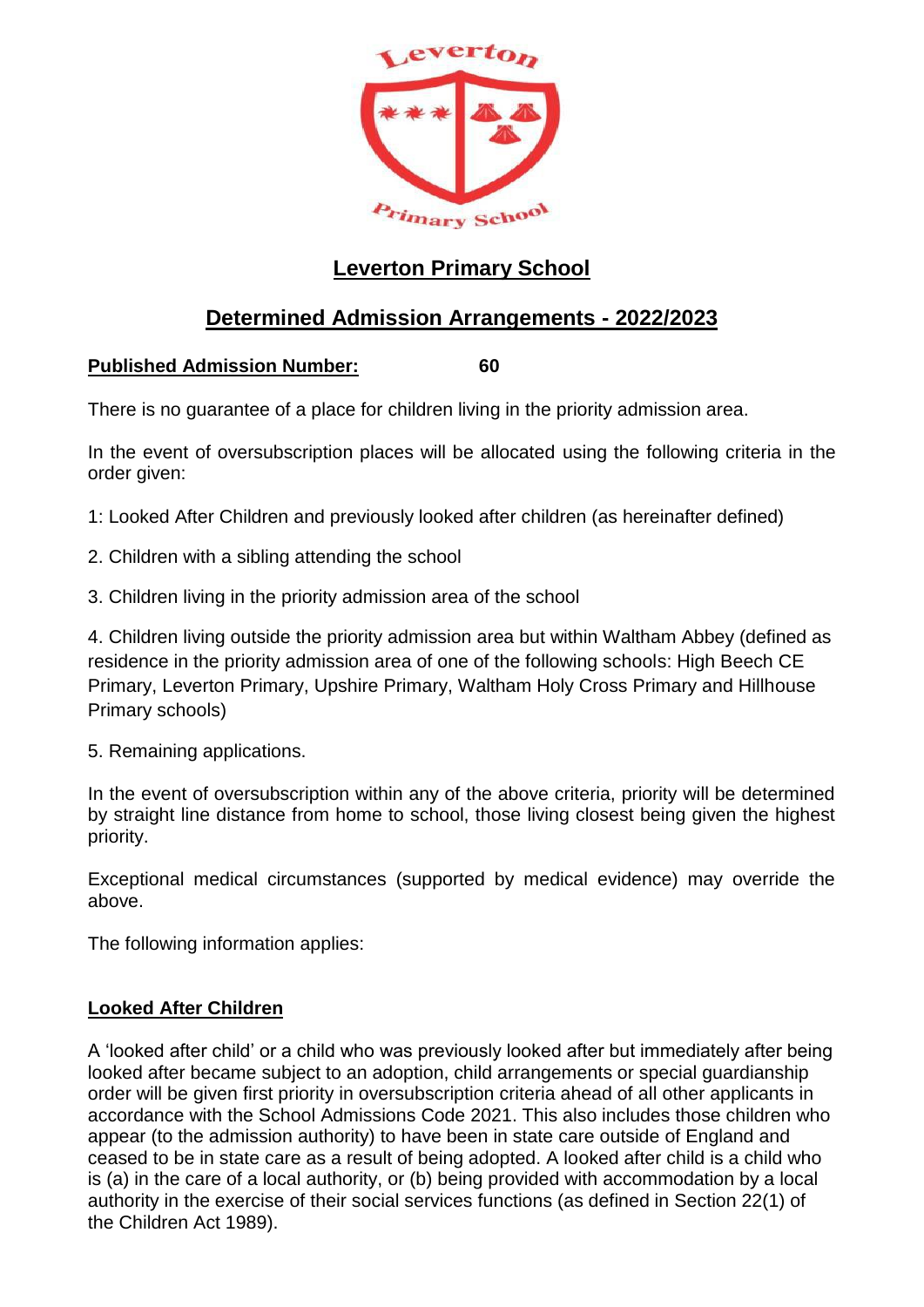#### **Children with statements of special educational needs**

Children with statements of special educational needs or an Education, Health and Care Plan (EHCP) that name the school on the statement / plan are required to be admitted to a school regardless of their place in the priority order.

#### **Age of Admission**

Essex County Council's policy is that children born on and between 1st September 2017 and 31st August 2018 would normally commence primary school in Reception in the academic year beginning in September 2022. As required by law, all Essex infant and primary schools provide for the full-time admission of all children offered a place in the Reception year group from the September following their fourth birthday.

Therefore, if a parent wants a full-time place for their child from September (at the school at which a place has been offered) then they are entitled to that full-time place. Parents can defer the date their child is admitted to school until later in the school year or until the child reaches compulsory school age in the school year.

The law does not require a child to start school until the start of the term following their fifth birthday. Compulsory school age is reached at that point. Where entry is deferred, the school will hold the place for that child and not offer it to another child. The parent would not however be able to defer entry beyond the beginning of the term after the child's fifth birthday, nor beyond the beginning of the final term of the school year for which the original application was accepted.

Parents can also request that their child attends part-time until the child reaches compulsory school age. Any parents interested in taking up a part-time place initially should contact the school for further details as to what this would entail. Where parents choose to defer entry, the school may reasonably expect that the child would start at the beginning of a new school term / half term.

Where a parent of a 'summer-born' child (1 April – 31 August) wishes their child to start school in the autumn term following their fifth birthday, they will need to apply for a place at the correct time for the normal admission round for the following academic year. The process to be followed is defined in detail in the 'Primary Education in Essex' booklet. Supporting evidence from relevant professionals working with the child and family stating why the child must be placed outside their normal age appropriate cohort should be submitted where available. The Admissions Authority will decide whether the application for a Reception place will be accepted or whether it will be treated as an application for a Year 1 place, the child's normal age appropriate cohort. Further details are provided in the 'Primary Education in Essex' booklet. If the application for a Reception place is not accepted this does not constitute a refusal of the place and there is no right to an independent statutory appeal.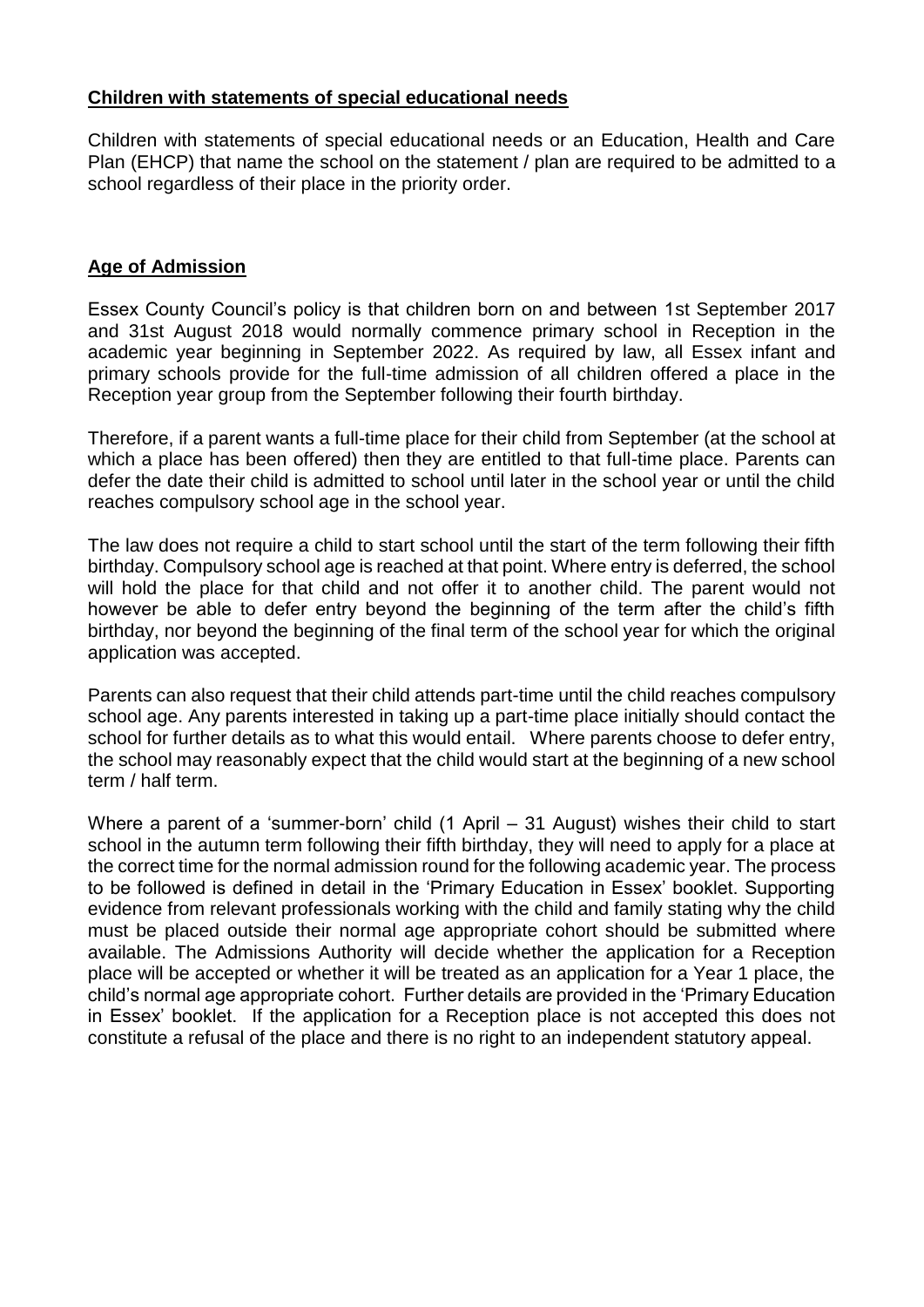## **Applying for a place in Reception starting in September**

If you are an Essex resident you must apply for your child's school place via Essex County Council's website: [www.essex.gov.uk/admissions.](http://www.essex.gov.uk/admissions) (If you live in Essex, your council tax will be payable to one of the following District Councils: Basildon, Braintree, Brentwood, Castle Point, Chelmsford, Colchester, Epping Forest, Harlow, Maldon, Rochford, Tendring or Uttlesford.) Parents who are resident in another council area may make an application for a place at our School via their Home Authority.

The application process is in accordance with the co-ordinated scheme for primary admissions and involves completion of the Common Application Form – either online or in paper format via www.essex.gov.uk/admissions.

The closing date for applications is 15th January 2022.

Offers of places will be sent on 19th April 2022.

# **In-Year Applications**

An application can be made for a place for a child at any time outside the main admission round. Applications should be made directly to the School using the application form available on the School's website. A copy of the application form can also be obtained by contacting the School office. We will inform you of the outcome of your in-year application in writing within 15 school days.

Where there are places available but more applications than places, the published oversubscription criteria, as set out above, will be applied. If there are no places available, the child will be added to the waiting list.

You will be advised of the outcome of your application in writing and you have the right of appeal to an independent appeal panel.

Unless there is a significant and material change in circumstances a second application received in the same academic year does not have to be determined and no second right of appeal will be given.

## **Home address**

Applications will normally be processed on the basis of the home address for the child at the time of application and determination, unless, where there is a new home address, proof of an exchange of contracts or copy of a tenancy agreement can be provided by 4th February 2022.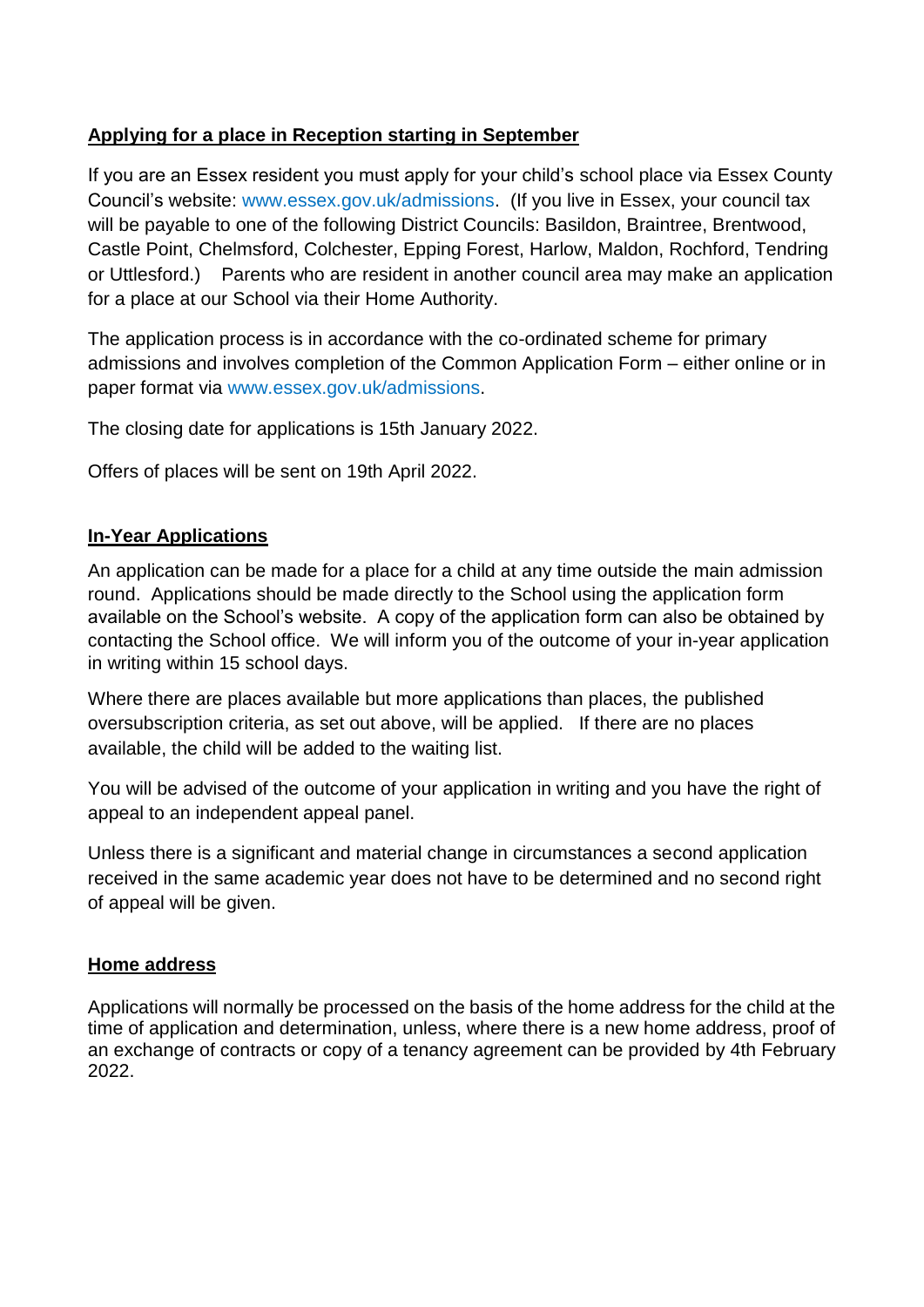The home address is considered to be the address at which the child resides on a permanent basis or is 'ordinarily resident'. This is generally the address of the parent/carer. In some cases, children may be 'ordinarily resident' for the majority of the school week, including overnight, with another relative or carer, such as a grandparent. This may also be the case where a child resides between two parents at different addresses following the breakdown of the parental relationship. Where this is the case, the application may be processed on the basis of that address (where the child resides for the majority of the school week) and proof of address and residence arrangement will be required with the application. The child must be living with the parent, relative or carer 24 hours per day, for the majority of the school week.

Arrangements where parents can leave and collect children from another relative or carer on a daily basis will be regarded as childcare arrangements, and the child will not be deemed to be 'ordinarily resident' with that person. In all cases it is expected that the adult with whom the child is 'ordinarily resident' receives the child benefit for the child (where eligible).

## **Distance tie breaker**

For admissions purposes straight line distances are used as part of the allocation of places process. The definition of the home address is as described above. Straight line distance is measured from the address point of the home address to the address point of the school. Distances are reported in miles to three decimal places. If a child's time is split equally between two residences, the address of the residence at which the child resides for the majority of the school week would be used to measure the distance between the child's school and home. In the unlikely event of two applicants with an identical distance competing for a single place at the school the place will be offered to one applicant on the basis of lots drawn by a person independent person to the admissions process with the exception of twins, triplets etc.

#### **Address checking**

Where residency is relevant to an application for a school place, the Admissions Authority may ask applicants to provide proof of their home address.

This will be a copy of one of the following documents:

• UK driving licence; • council tax notification; • two utility bills dated within the last 6 months (gas, electricity, water or landline phone)

Where there is reasonable doubt as to the validity of a home address, the Admissions Authority reserves the right to take additional checking measures including, in some cases, unannounced home visits.

If a school place is secured through false information regarding a home address, the Admissions Authority may withdraw the place offered.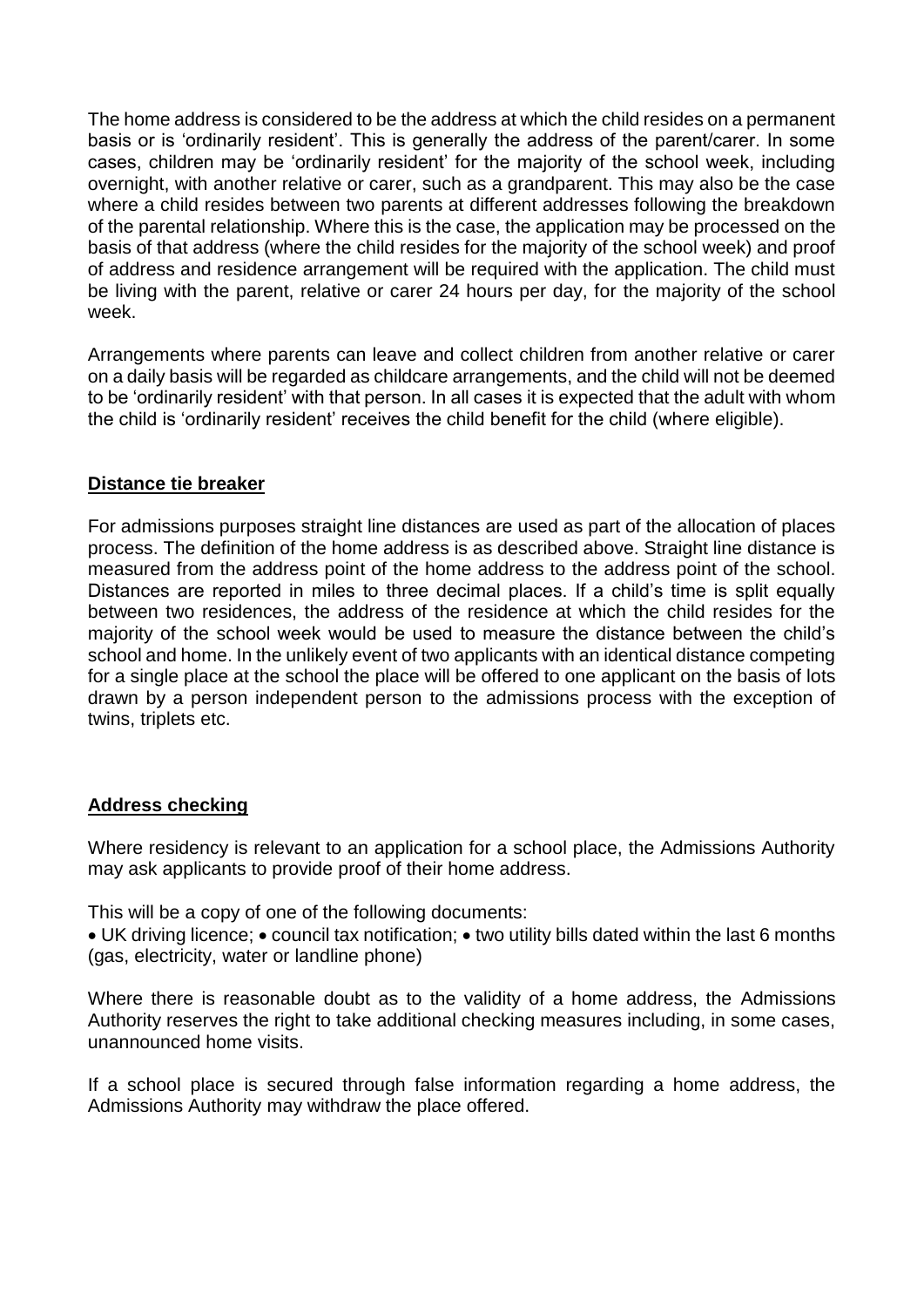## **Siblings**

For applications made in the normal admission round a relevant sibling is a child who has a brother, sister, adopted brother or sister or stepbrother or stepsister living in the same family unit in the same family household and address who attends the school in any year group excluding the final year.

Biological and adopted siblings who attend the preferred school in any year group excluding the final year will also be treated as siblings irrespective of place of residence.

Children residing in the same household as part of an extended family, such as cousins, will not be treated as siblings.

For mid-year applications a sibling is a child who has a brother, sister, adopted brother or sister or stepbrother or stepsister living in the same family unit in the same family household and address as a child who attends or has been offered a place at the school at the time of application and determination and with a reasonable expectation that the sibling will be attending at the time of admission

## **Priority Admission Areas**

There is no guarantee of a place to children living in the priority admission area of the school. Details, including a map of the priority admission area, are available on request from the School and from the Local Authority. Parents are also able to check in which school's priority admission area their address is located (if any) using the online 'Priority admission (catchment) area finder on Essex County Council's website www.essex.gov.uk/admissions.

## **Twins, Triplets etc**.

For applications made in the normal admission round, if the last child to be offered a place is a twin and their sibling cannot be offered initially, the Admissions Authority will ensure both twins are offered a place at the school. In the case of triplets or other multiple births, if the majority of children can be offered a place initially, the Admissions Authority will offer places to the remaining children. For example, if two triplets can be offered a place, the remaining child will also receive an offer of a place.

For mid-year applications, where a family moves into an area necessitating a change of school for their twins (or triplets etc.) and the majority can be offered a place then a place will be offered for the remaining child(ren).

However, where the family does not move addresses but just wishes to transfer the children to another local school where there are insufficient places for all of them then a place would not normally be offered for all.

#### **Withdrawal of an offer**

If a school place has been secured through false information or has been offered in error, the offer of the place may be withdrawn.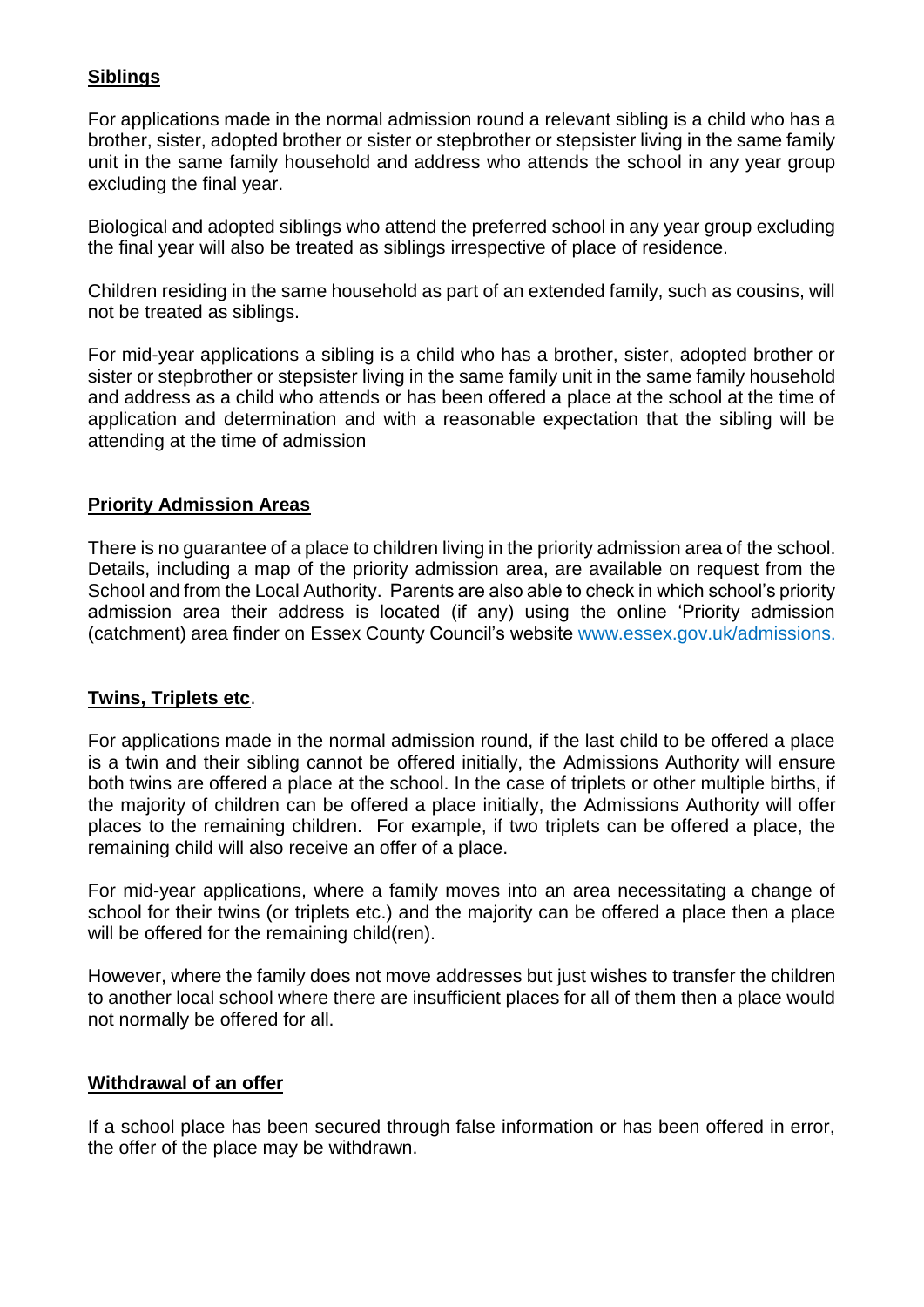## **Waiting lists**

For main round applications the Local Authority will hold waiting lists for all oversubscribed schools until 1st September 2022 and will continue to allocate places from these lists if spaces become available. Applicants will be ranked on these waiting lists in priority order, according to the school's admission criteria. Each added child will require the list to be ranked again in line with the published oversubscription criteria. After 1st September 2022 the school will hold the waiting list and parents should contact the school directly for details of the waiting list process.

## **Late Applications**

Main round applications received after the published closing date will be treated as late applications unless there is evidence to show that the application or amendment could not reasonably have been made on time. No application / preference received after 4th February 2022 will be treated as on time. A new on time preference will not be accepted after the closing date unless the circumstances are deemed to be exceptional. No change to the rank order of existing preferences will be accepted after the closing date except for changes of address and no such changes will be permitted after 4th February 2022 until after the first round of offers has been made on 19th April 2022. Late applications will be given a lower priority and will be dealt with after all on time applications in the first round of offers on 19th April 2022. Where the school is oversubscribed late applications will be refused and ranked according to the admission criteria on the waiting list. All late applications will be considered by the Local Authority to ascertain whether exceptional circumstances for late submission exist. Where that is deemed to be the case the application will be treated as 'on time'. Where a school is oversubscribed late applications received after the first round of offers on 19th April 2022 will be refused and ranked according to the admission criteria on the waiting list held for the school.

Any new applications or change requests received after 4th February 2022 will be held and not considered until after the first round of offers on 19th April 2022.

#### **Admission Outside of the 'Normal Age Group'**

Parents may seek a place at a school outside of a child's normal age group, for example if the child is gifted and talented or has experienced problems such as ill health. The process to be followed is defined in detail in the 'Primary Education in Essex' booklet. Supporting evidence from relevant professionals working with the child and family stating why the child must be placed outside their normal age appropriate cohort should be submitted where available. The Admissions Authority will decide whether the application will be accepted or whether it will be treated as an application for a place in the child's normal age appropriate cohort. Further details are provided in the 'Primary Education in Essex' booklet. If the application for such a place is not accepted this does not constitute a refusal of the place and there is no right to an independent statutory appeal. There is no guarantee that a request for a place outside of a child's normal age group will be agreed.